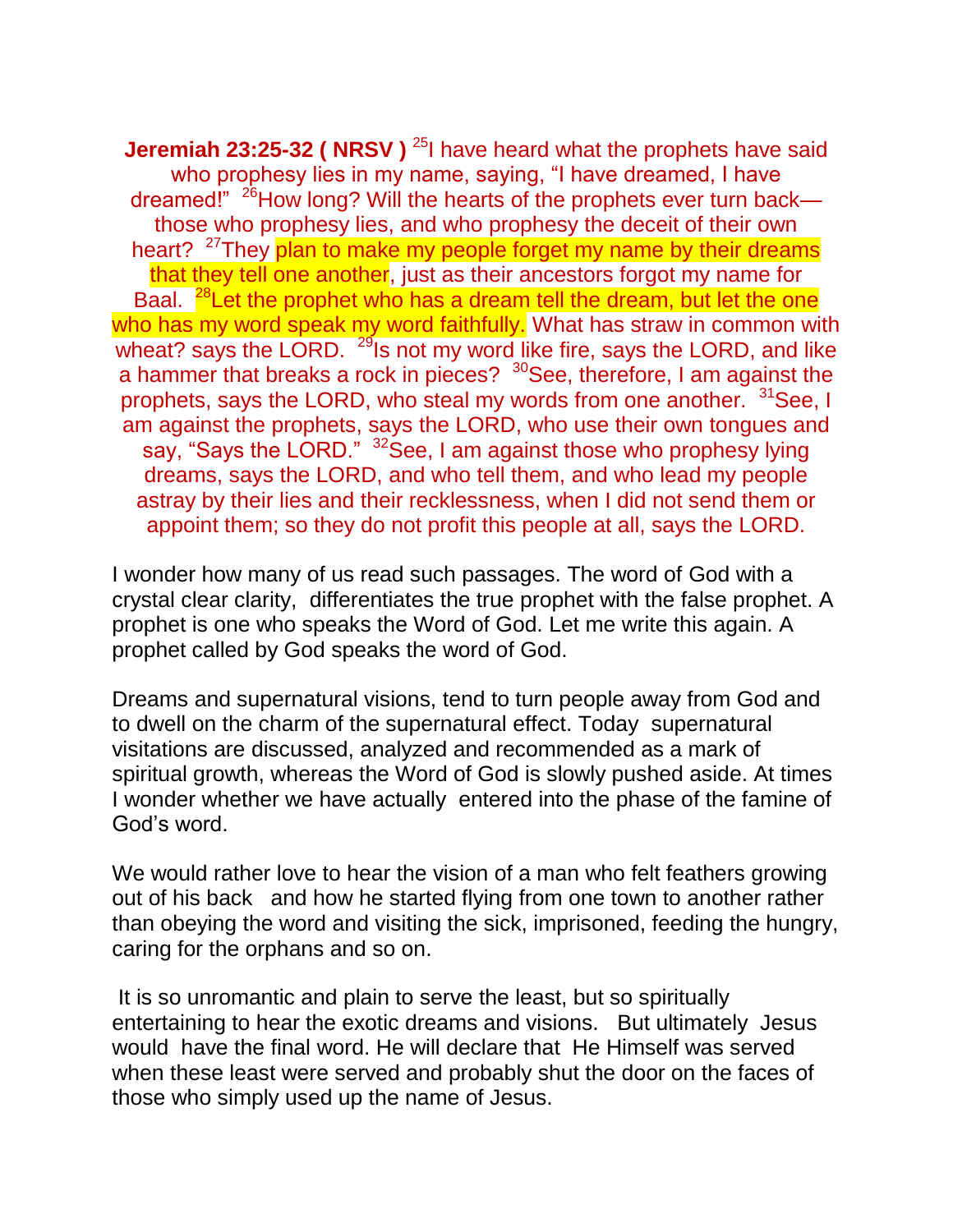But we would rather sit before television channels speaking in tongues, shouting hallelujah when this prophet zoomed into heaven and back. What fantastic dreams and what wild visions prophets see today! It had also been a problem even during the days of Jeremiah. That is why God speaks this passage condemning forcefully the prophets who make people forget His Holy Name.

Which tele sermon nowadays speaks about the Name of Jesus Christ or the power of His Blood? It is all about when I sang this song this person was delivered, this person did not commit suicide and the harangue goes on endless. But does Jesus have a hand in all this? Most of the prophets speak as though they accomplished all these because of their own efforts. It is really true that they slowly substitute their name, the shameless boasting "I" in place of the name of God.

This danger is real in T.V, magazines, big crusades and even in churches. The power of the Name of Jesus Christ the name above all names is slowly pushed to the edge and the word of God which is the double edged sword is blunted and kept carefully concealed in the sheath. That is why God calls out to Jeremiah to speak His word and not to speak of dreams and visions.

God equates dreams to straw whereas he likens His word to the grain. It is the grain which keeps us alive. It is only the word of God which keeps our soul healthy and alive. If we would only live on dreams and visions one day our soul will shrivel up. God says that one day the flock will totally be lead astray by such dreams and visions. Be warned.

Don't think there will be no harm in watching, but slowly you'll be sucked into the world of psychedelic dreams and prophecies.